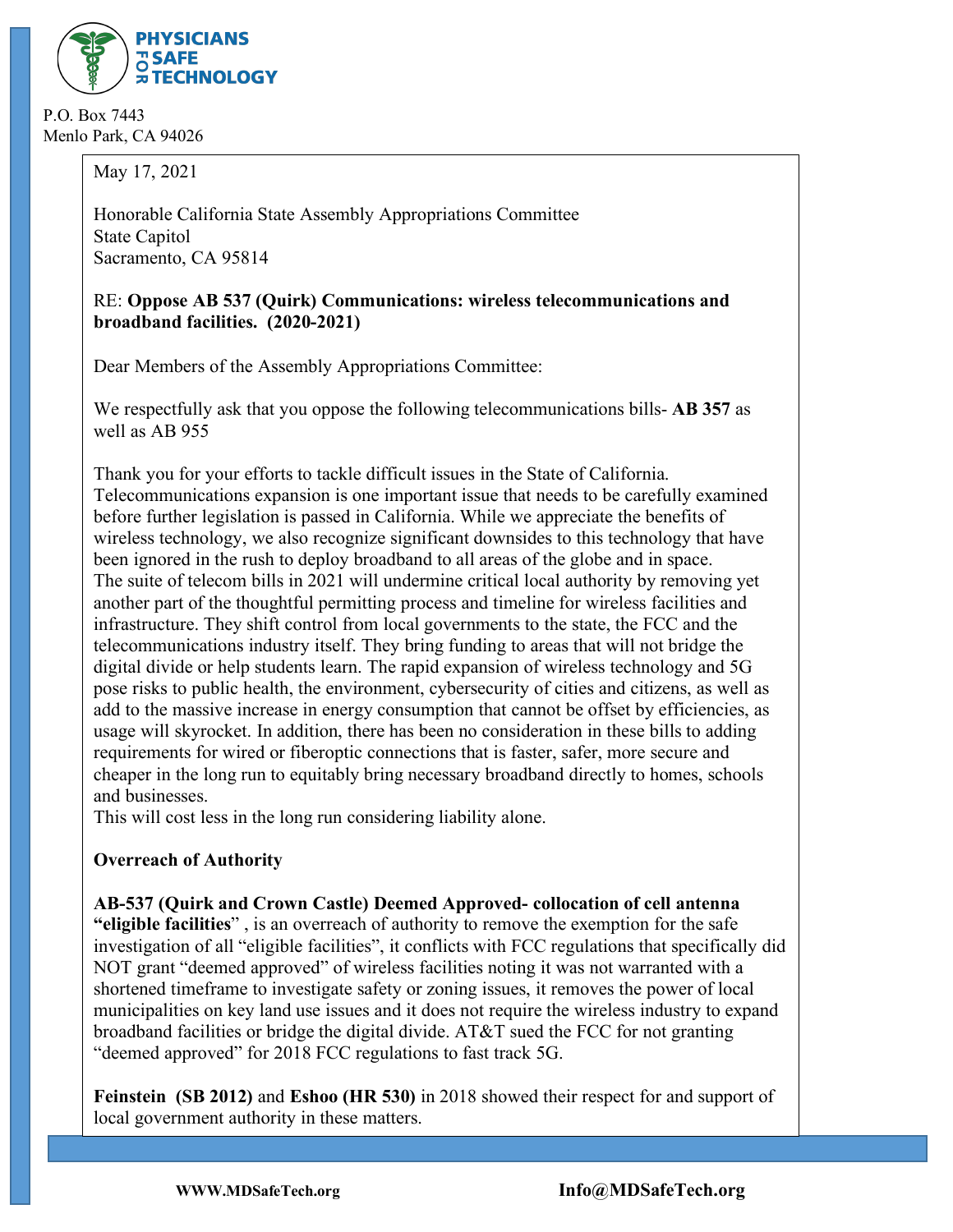

In addition-AB-955 (Quirk) Deemed Approved – will remove local authority for permits for cell towers on highways, is an overreach of authority of the department of transportation and removes CEQA (environmental impact) reviews from the hands of local governments.

SB-378 (Gonzalez) This bill would remove local control over the placement of microtrenching for fiberoptic cable in cities, Micro-trenching disturbs the structural matrix of roads that have been aged over decades and is likely to cause problems in the long run unless the city determines the placement of Fiberoptic.

SB-556 (Dodd) will effectively put a cell tower on every utility pole undermining local authority for placement and fees, does NOT require the wireless industry to expand broadband facilities or bridge the digital divide, is a takeover of the public right of way, it conflicts with FCC regulation and increases fire risk.

#### **Why Wired Networks are Better**

Networks that dedicate capacity to each customer, as most landline copper and fiber technologies do, have better quality and reliability than wireless networks that share capacity among many users. Wired networks are not affected by weather and are much less vulnerable to fire. 5G will not work for rural broadband. 4G communications that span long distances will still be needed. Wired networks simply work better in rural areas. A wired/cabled approach is more equitable and improves broadband for all sectors of society. A wired cable is hidden and does not mar the beautiful rural California landscape. We already have abundant fiberoptic up and down the state already placed. As Timothy Schoechle, PhD,, stated in his excellent summary Reinventing Wires, "*the public needs publicly-owned and controlled wired infrastructure that is inherently more futureproof, more reliable, more sustainable, more energy efficient, safer, and more essential to many other services. Wireless networks and services, compared to wired access, are inherently more complex, more costly, more unstable (subject to frequent revision and "upgrades"), and more constrained in what they can deliver."*

## **Fire Risk**

Electrical equipment and batteries are known to be a fire risk. The more cell towers the more accessory electrical and battery equipment and the higher the risk. The more small cells installed, the more macro towers needed, and the higher the fire risk. In electrical fires you have to turn the power off first before applying water to prevent electrocution. Firefighters have to wait. The Malibu Canyon fire in 2007 was due to 3 poles overloaded with telecom equipment. Susan Foster, a utility and fire safety consultant, notes in her letter to Assemblyman Santiago that she has worked on policy to prevent placement of cell towers in the most fire prone areas of Encinitas.. Susan Foster Letter AB 537 Cell Tower Fire Risks 4-26-21. California is drought prone and fire prone. Cell towers cause increased risk for fire.

## **Cybersecurity and 5G**

The 2021 California Telecom bills confirm you are investing in 5G technology, massive deployment of 5G cell towers and the internet of things, with promises of limitless interconnectivity. 5G however is not as efficient, reliable, cheap or fast as industry claims it to be. Landlines, cable and fiberoptic networks are far superior and have the added advantage of cybersecurity. That is why most health systems wire protected patient information.

Experts (Brookings 2019) have noted the increased vulnerabilities of 5G to cyberattacks. There are 5 ways 5G networks are more vulnerable.

- 1) The network has moved away from centralized hardware-based systems with hardware choke points where cyber hygiene can be practiced.
- 2) 5G uses primarily software functions i.e. standardized Internet Protocol, which are more vulnerable
- 3) The network is managed by software which again is more vulnerable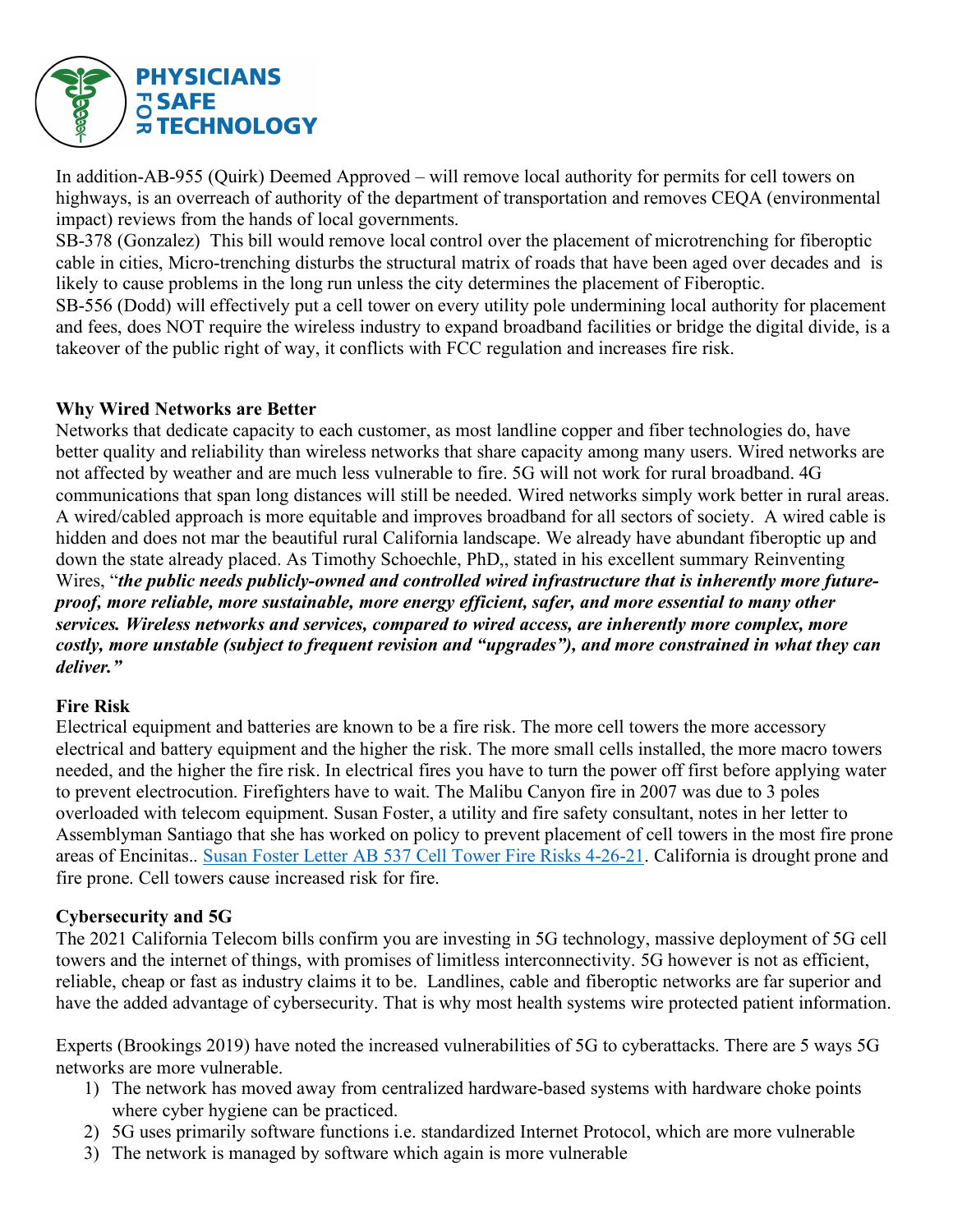

- 4) The expansion of bandwidth and multiple small cells which wirelessly transmit makes 5G more vulnerable
- 5) Multiple small IoT devices (mini computers) are each uniquely vulnerable

## **Health Issues**

Wireless technology for broadband uses electromagnetic radiation to transmit data through the air that we cannot see feel or hear, unless we develop electromagnetic injury. Pulsed radiofrequency radiation emitted continuously from cell towers, Wi Fi routers, cell phones or any other wireless device is biologically active, and can have adverse effects on all living organisms, depending on distance, time, peak pulsation, wavelength, frequency, and health of the organism. The mechanism is similar to other toxic exposures – oxidation of fragile cellular structures including DNA, lipids and proteins. Peer reviewed scientific studies link cell phone and Wi Fi radiation to sperm damage, ovarian damage, embryo damage, neurotoxicity, opening of the blood brain barrier, clumping of red blood cells in the bloodstream, cardiac effects and immune system effects. There are no studies showing 5G is safe for humans or the environment.

**Insurance companies** typically exclude coverage for long term illness from long term exposure to EMR. They cite wireless electromagnetic radiation as similar to asbestos in risk and cost. An article in Business Insurance state, *"insurers are treating the risk [of electromagnetic radiation] as cautiously as a downed power line after a storm."*

**Firefighters developed neurologic effects** when cell towers were placed on their fire stations. After passing a 2004 IAFF Resolution, firefighters lobbied California legislators and **received health exemptions to prevent cell towers on fire stations** in AB 57 (Quirk 2015 passed). AB 537 (Quirk 2021) also gives a similar exemption for firefighters, in order to prevent cell towers on their fire stations for health reasons. Quirk's new bill, **AB 537 (Quirk 2021)** reads, "*Due to the unique duties and infrastructure requirements for the swift and effective deployment of firefighters, this section does not apply to a collocation or siting application for a wireless telecommunications facility where the project is proposed for placement on fire department facilities*." **Oppose AB 537 (Quirk)**

**What makes firefighters different than schoolchildren or pregnant women or the elderly or those with a medical condition, let alone any other individual as healthy and strong as a firefighter? Should they not all get equal protection from harm from cell towers adjacent their homes?** 

## **Too much Technology Harms Children**

Adults and Children have become so psychologically and socially dependent on cell phones and other wireless devices, that it is harming their health and well-being. Too much technology is also having a negative impact on our society, culture and education. Electronic addiction shrinks children's grey matter. The science is clear. The advantages of our youth streaming videos anytime with constant electronic connection is now academically challenged. Problems identified are language delay, depression, eye damage, obesity, impacts on learning and reduction in social interactions. COVID has underscored these effects that are obvious to teachers and parents alike. Distanced learning has not been effective. Children are in what has been deemed, "The largest epidemiologic experiment ever." with technology. Why should we be further deploying cell towers near schools and homes, underserved or not, with known health risks as well? **Oppose AB 1560 (Daly) Distance learning-It does not work for children. We need teachers not technology, especially in younger grades.**